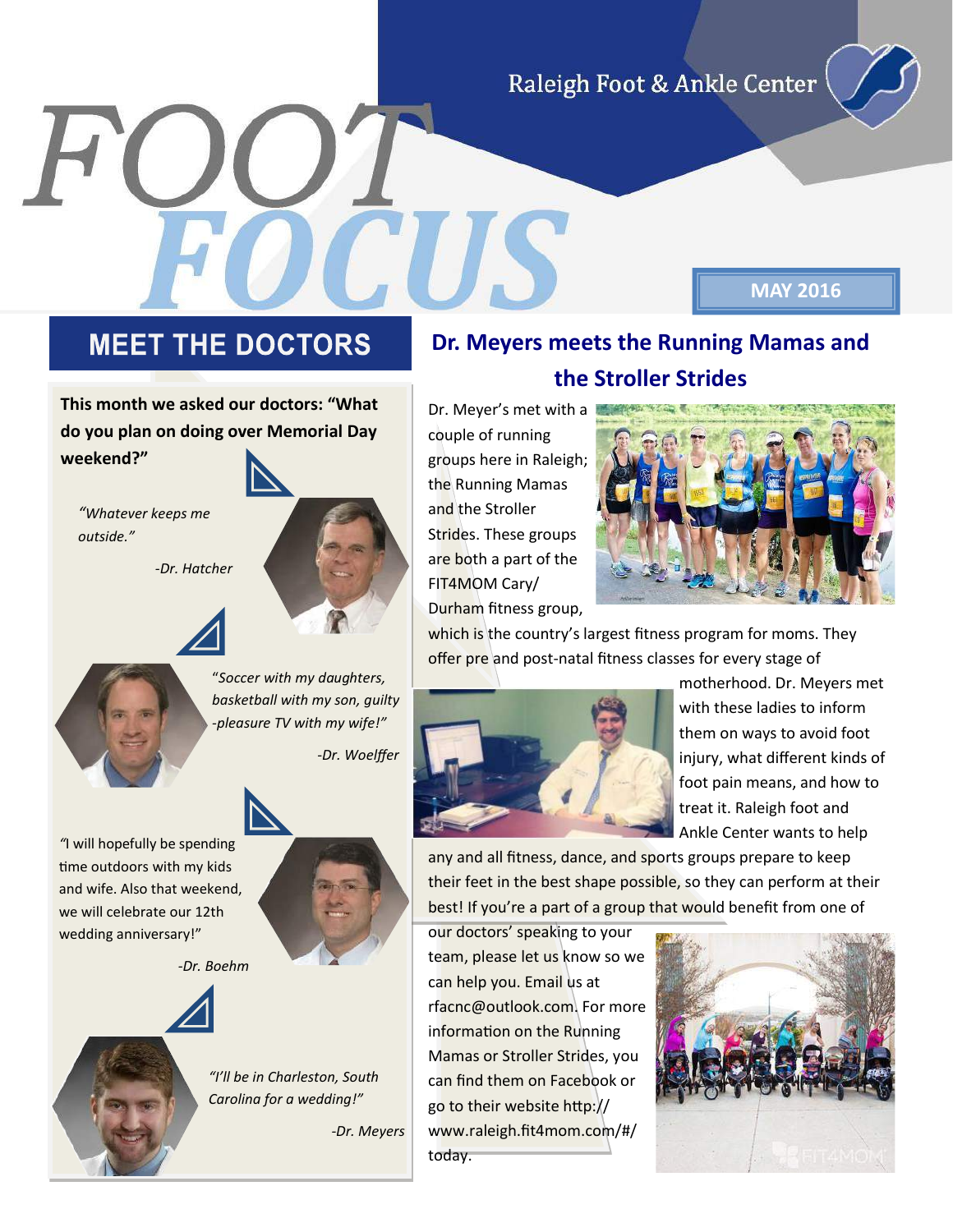# **NEW PRODUCT!**

## *Vionic Rest Paros Sandals*



#### *Spring is here and summer is coming, make sure your open toed sandal's are styling but comfortable for your feet.*

These new Orthaheel sandals are leather with a rubber sole. They're lightweight, flexible, have EVA midsole that absorbs shock, reduces stress on feet, ankles, and knees.

Their durable rubber outsole with a patterned tread provides traction on any surface you're walking on. The Orthaheel Technology is biomechanically designed to hug your arches and support your feet in comfort.

Vionic sandals have a built in orthotic which is effective in helping treat heel pain. Great for Plantar Fasciitis.

Can buy in Gold Cork or Red Croco.

Get yours today!

**Can be purchased at 1418 E. Millbrook Rd. Raleigh, NC 27576 location.**

# **EMPLOYEE INSIGHT** EMPLOYEE INSIGH

# **Margie's Crockpot BBQ Pork Tenderloin**

#### **Ingredients:**

- **1 Pork Tenderloin**
- **1 cup Water**
- **1 Tbsp. Garlic salt**
- **1 Tsp. Pepper**
- **2 Tbsp. Brown sugar**
- **1 Tbsp. Cinnamon**
- **2 Tbsp. BBQ Spice**
- **1 Small bottle of Sweet Baby Ray BBQ Sauce**

Put tenderloin (can be frozen), in Crockpot. Put spices on top of tenderloin and rub spices all over. Add water, cook on low for 8 hours. When done, strain juice and shred meat. Add BBQ sauce, heat on warm. A perfect warm weather BBQ favorite!



**We will be closed Monday, May 30th in observation of Memorial Day**

**Page 2 Visit us at [www.rfacnc.com](http://www.rfacnc.com)or call us (919) 850 -9111**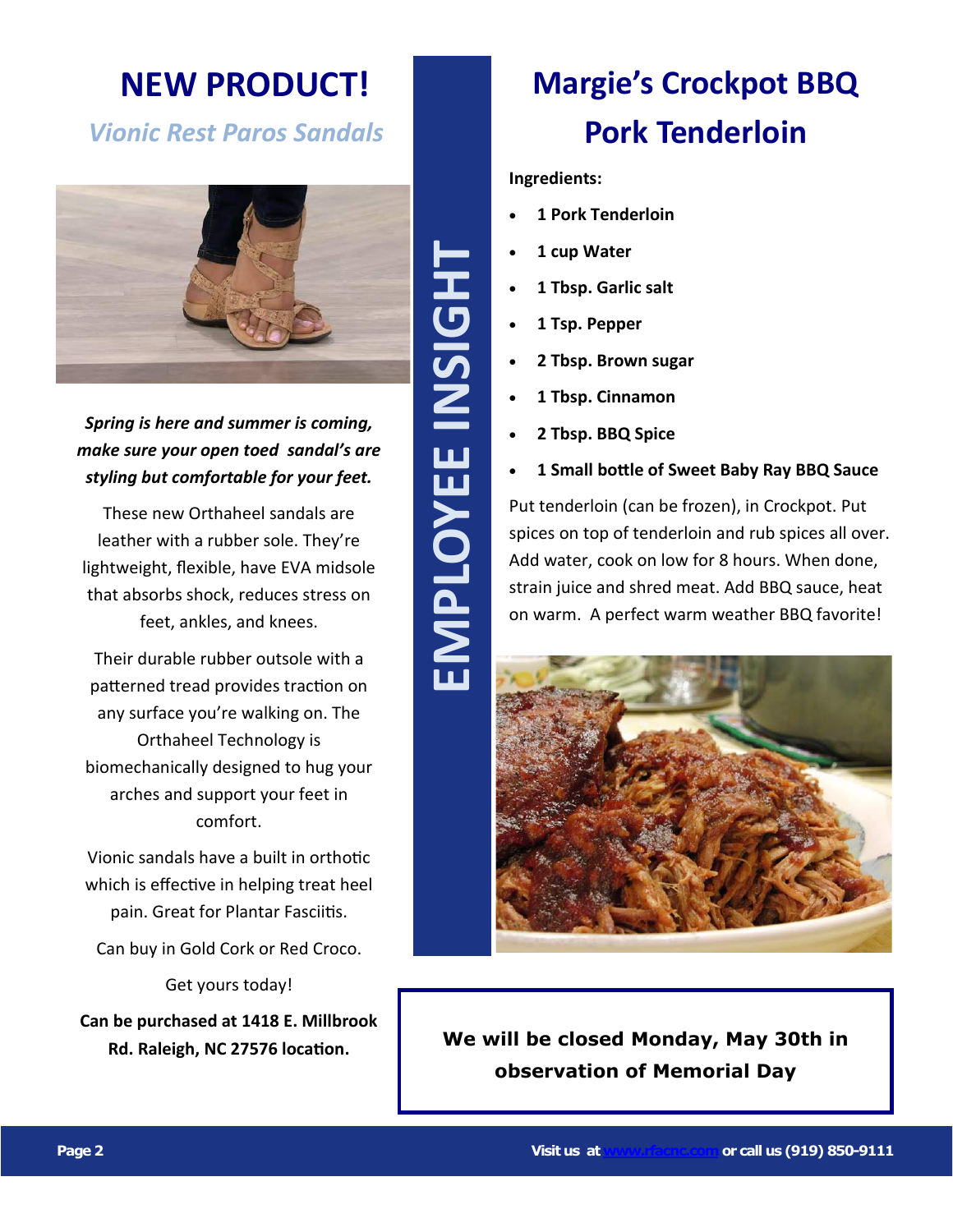

# **Raleigh Foot & Ankle Center**

#### *Always accepting new patients*

*www.rfacnc.com*

### **Visit us at either of our convenient locations:**

1418 E. Millbrook Rd. Raleigh, NC 27608 (919)850-9111

2605 Blue Ridge Rd. Suite 320 Raleigh, NC 27607

## **Dr. Woelffer had another successful Legend Race to remember!**









# **What will you get** *her* **for Mother's Day?**



Mother's Day is right around the corner on May 8th. So don't worry, Raleigh Foot & Ankle Center has got you covered. Our medical grade pedicures are a safe, soothing, and great way to spoil your mother for her special day. You can buy a gift certificate at either of our locations, the Millbrook or the Blue Ridge office. If you typically wait to the last minute, no worries! Go to our online store **www.raleighfootstore.com** to buy a gift certificate. Summer is almost here, what is a better way to show your mother your appreciation and love, then to give the gift of pretty feet for open toed shoes? Pamper your mom today and get her into one of our salons.

# **Get Social** Raleigh Foot & Ankle Center on *Caleighfootdocs on Twitter,*<br>Facebook, YouTube, and Google+ Instagram, and Pinterest

**With Us**









**GET FOOT CARE TIPS FROM OUR DOCS AND THE INSIDE SCOOP ON OUR BLOG**

Facebook, YouTube, and Google+

You

**FIND IT AT WWW.RFACNC.COM/BLOG**

# **Have you heard about our online store?**

Order your over the counter foot and ankle care products from the comfort of your own home!

#### **Visit www.raleighfootstore.com**